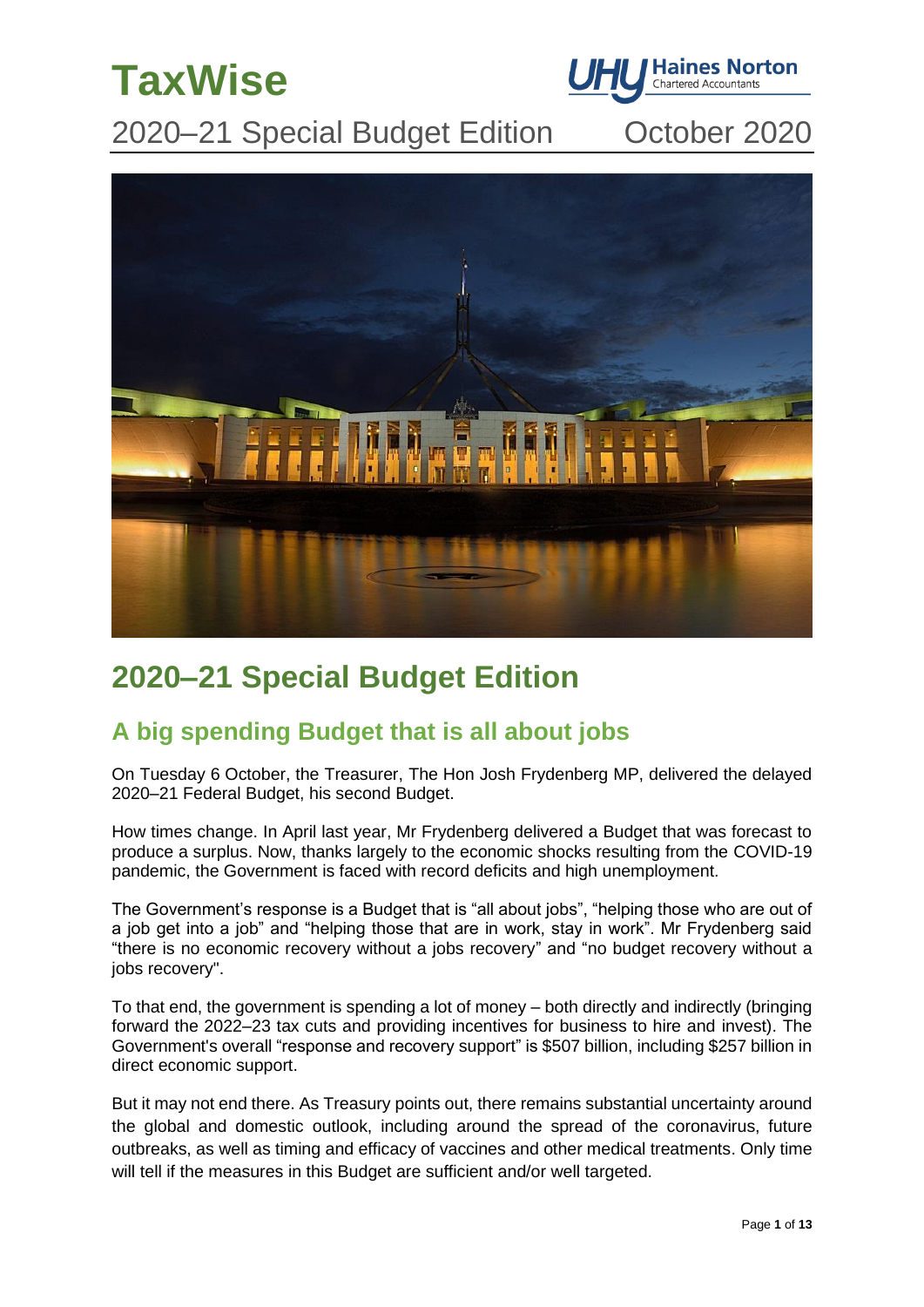## **Big picture overview**

The big picture highlights of this year's Budget:

- **Deficit**: \$213.7 billion (or 11% of GDP) in 2020–21, falling to \$66.9 billion (3.0% of GDP) in 2023–24 and \$49.5 billion (1.6% of GDP) by the end of the medium term
- **Net debt**: \$703 billion (or 36.1% of GDP) for 2020–21, rising to \$966 billion (or 43.8% of GDP) by the end of the June 2024 quarter. Net debt is then projected to fall to 39.6% of GDP at the end of the medium term
- **Economic growth**: The economy is forecast to fall by 3.75% this calendar year, but to grow by 4.25% in 2021
- **Unemployment:** Unemployment is to peak at 8% in the December 2020 quarter and to fall to 6.5% by the June 2022 quarter
- **Total tax receipts**: \$424.6 billion (\$364.7 billion excluding GST) for 2020–21 revised down by \$55.2 billion compared with the 2019–20 MYEFO but revised up by \$8.7 billion since the July 2020 Economic and Fiscal Update (driven by stronger-than-expected labour market outcomes, higher commodity prices, and a shallower-than-expected deterioration in asset prices).

## **Other announcements**

- **Health (COVID-19)**: Over \$750 million to support the continuation of COVID-19 testing, \$170.8 million for the continued operation of up to 150 dedicated respiratory clinics to manage and diagnose COVID-19 cases; \$1.1 billion to States and Territories through a funding agreement on COVID-19 Response (in addition to the \$3.7 billion already provided); \$111.6 million to support the continuation of temporary MBS telehealth services for GP consultations, mental health, allied health and specialist services
- **COVID-19 vaccine**: \$1.7 billion over two years from 2020–21 to secure access to over 84.8 million doses of potential vaccine candidates developed by the University of Oxford and the University of Queensland; \$123.2 million to join the international COVAX facility; \$24.7 million to purchase vaccine needles, syringes and sharps disposal containers
- **Mental health**: \$100.8 million over two years from 2020–21 to ensure people with a mental health care plan can access up to 10 additional Medicare-subsidised individual psychological therapy sessions
- **Aged care**: \$245 million to support aged care providers to meet additional costs associated with COVID-19; \$205.1 million for the Workforce Retention Bonus Payments for aged care workers; \$103.4 million to extend the Aged Care COVID-19 preparedness measure
- **Child care:** A Victorian recovery payment equivalent to 25% of pre-COVID revenue through to 31 January 2021 - conditional on maintaining a fee freeze at pre-COVID-19 levels and child care services maintaining the Employee Guarantee protections for relevant employees
- **E.** Health insurance: Increasing the maximum age of dependents allowed under private health insurance policies from 24 to 31 years and removing the age limit for dependents with a disability
- **Housing:** Extending the First Home Loan Deposit Scheme by a further 10,000 places; enabling the National Housing Finance and Investment Corporation to issue an additional \$1 billion worth of bonds to attract investment to increase the supply of affordable housing
- **Higher education**: \$1 billion in new research funding to the university sector in 2020–21; \$251.8 million over two years to support the delivery of 50,000 online short courses online in areas such as teaching, health, science, information technology and agriculture; \$298.5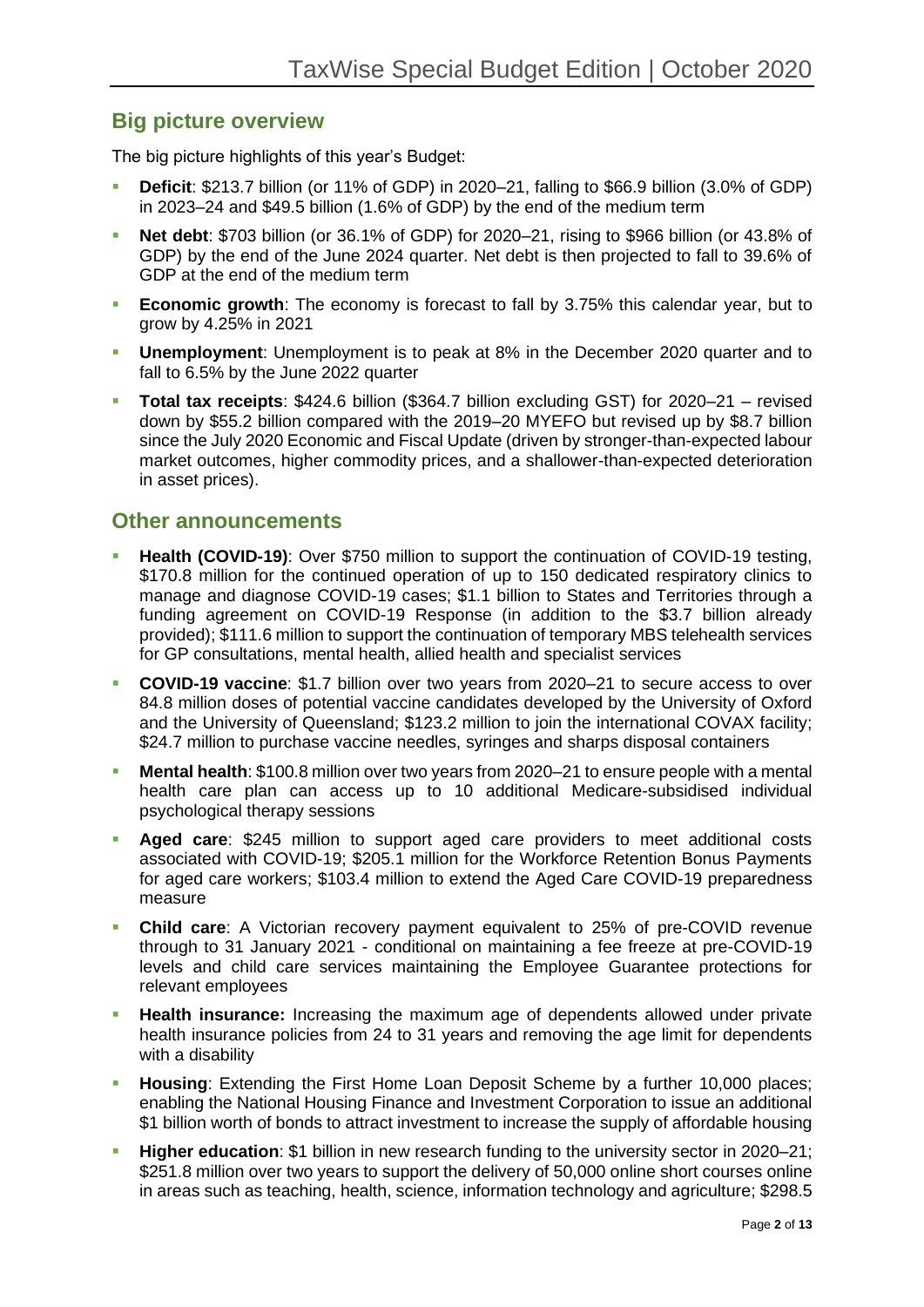million over four years to provide an additional 12,000 undergraduate Commonwealth Supported Places in 2021 prioritised according to labour market need, skills gaps, industry engagement and expected student demand

- **Jobseekers: \$295.9 million to deliver a new Digital Employment Services platform that** will assist job seekers in managing their own way into employment and training; \$183.1 million to provide responsive and individualised support to online job seekers, including through a Digital Services Contact Centre; \$62.8 million to establish a new Local Jobs Program to connect job seekers to local employment opportunities
- **Infrastructure (general)**: \$14 billion over the forward estimates period for new and accelerated projects since the onset of the COVID-19 pandemic; a new \$2 billion Road Safety Program; an additional \$1 billion of funding for the Local Roads and Community Infrastructure Program
- **Infrastructure (specific projects): \$603 million for the New England Highway Singleton** Bypass and Bolivia Hill Upgrade (NSW); an additional \$491 million for the Coffs Harbour Bypass (NSW); \$528 million for upgrades to the Shepparton and Warrnambool rail lines (Vic); \$750 million for Stage 1 of the Coomera Connector (Qld); \$227 million for METRONET – High Capacity Signalling and Morley Ellenbrook Line and \$87.5 million for Reid Highway Interchanges – West Swan Road (WA); \$200 million for the Hahndorf Township Improvements and Access Upgrade and \$136 million to progress the Main South Road Duplication Stage 2 (SA); \$65 million for the Tasman Bridge Upgrade (Tas)
- **Manufacturing**: \$1.3 billion for the Modern Manufacturing Initiative; \$107.2 million for the Supply Chain Resilience Initiative
- **Regional Australia: \$550 million for a package of measures to support regional Australia** recover from the impacts of COVID-19, including \$250 million for a Regional Tourism Recovery Package
- **Online**: accelerated adoption of digital technologies to increase productivity and jobs growth and bring Australia closer to its goal of being a leading digital economy by 2030
- **Agriculture**: \$328.4 million over four years to bust congestion in the regulation of farm exports, making it easier for farmers to get their goods to market and helping rural Australia to recover from drought and COVID-19
- **Trade:** \$28.6 million to support initiatives to modernise Australia's trade system and streamline border services
- **Fighting crime:** \$15.1 million to the ATO to target serious and organised crime in the tax and superannuation systems.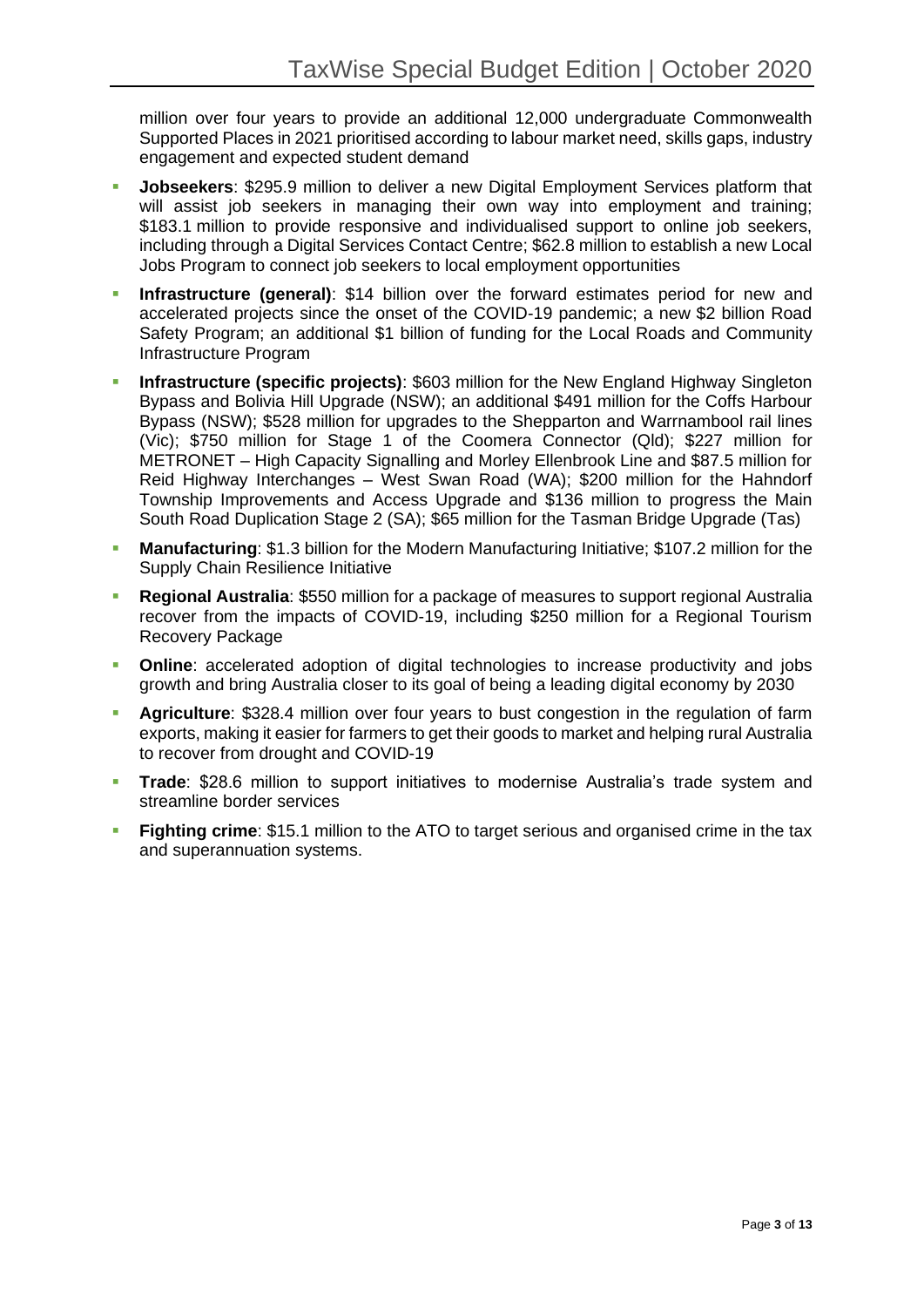

# **Budget measures for individuals**

Here are some of the Budget measures that will affect individuals.

## **Low and middle-income earners – tax cuts**

As widely anticipated, the government will bring forward to the current tax year (2020–21) the tax cuts scheduled to apply for 2022–23 and 2023–24 (Stage 2 tax cuts). Those rates will therefore apply for 2020–21, 2021–22, 2022–23 and 2023–24.

| Taxable income      | Tax rate |
|---------------------|----------|
| Up to \$18,200      | Nil      |
| \$18,201-\$45,000   | 19%      |
| \$45,001-\$120,000  | 32.5%    |
| \$120,001-\$180,000 | 37%      |
| \$180,001 and over  | 45%      |

## **Income tax rates from 2020–21 to 2023–24 — residents**

The legislated 2022–23 and 2023–24 rates for non-residents and working holiday makers will also be brought forward to 2020–21.

The legislated rates to apply from 2024–25 under the Stage 3 tax cuts are unchanged.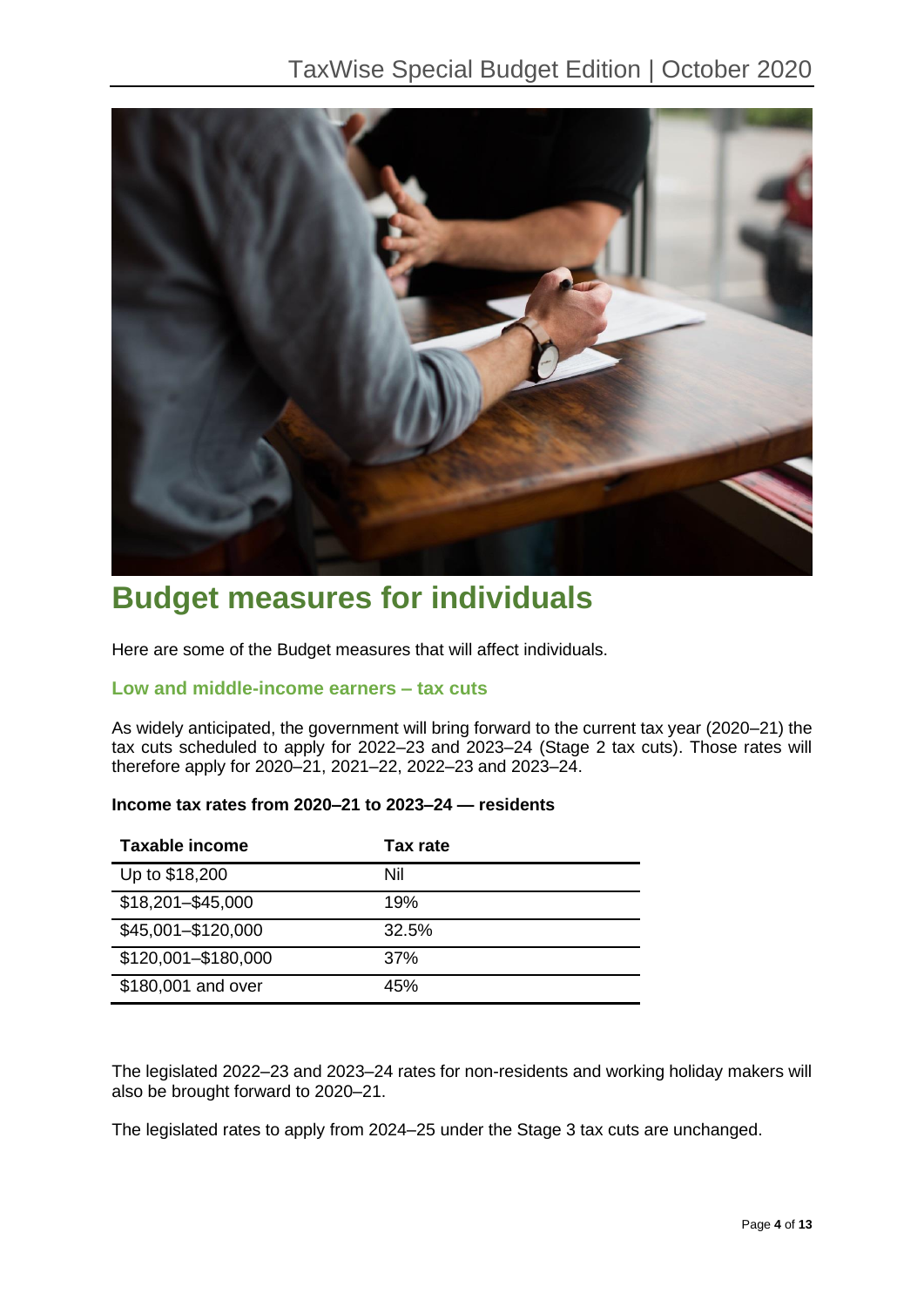#### **Income tax rates from 2024–25 — residents**

| Taxable income     | Tax rate |
|--------------------|----------|
| Up to \$18,200     | Nil      |
| \$18,201-\$45,000  | 19%      |
| \$45,001-\$200,000 | 30%      |
| \$200,001 and over | 45%      |

### **Low income tax offset**

As a consequence of bringing forward the Stage 2 tax cuts due to start in 2022–23, the new low income tax offset (LITO) will apply from the current tax year (2020–21), replacing the existing LITO.

The maximum amount of the new LITO will be \$700, payable for taxable incomes up to \$37,500. No LITO will be payable once taxable income reaches \$66,667.

| Taxable income    | <b>Amount of LITO</b>          |
|-------------------|--------------------------------|
| $$0 - $37,500$    | \$700                          |
| \$37,501-\$45,000 | \$700, less 5% of the excess   |
| \$45,001-\$66,667 | \$325, less 1.5% of the excess |

### **Low and middle income offset retained for one year**

The low and middle income tax offset (LMITO) was legislated to cease from 2022–23 when the new LITO was going to be introduced. Although the new LITO has been brought forward to the current tax year, LMITO has not been scrapped – and will still apply for 2020–21 (but not beyond).

| <b>Taxable income</b> | <b>Amount of LMITO</b>         |
|-----------------------|--------------------------------|
| $$0 - $37,000$        | \$255                          |
| \$37,001 - \$48,000   | \$255, plus 7.5% of the excess |
| \$48,001 - \$90,000   | \$1,080                        |
| \$90,001 - 126,000    | \$1,080, less 3% of the excess |
| $$126,001 +$          | Nil                            |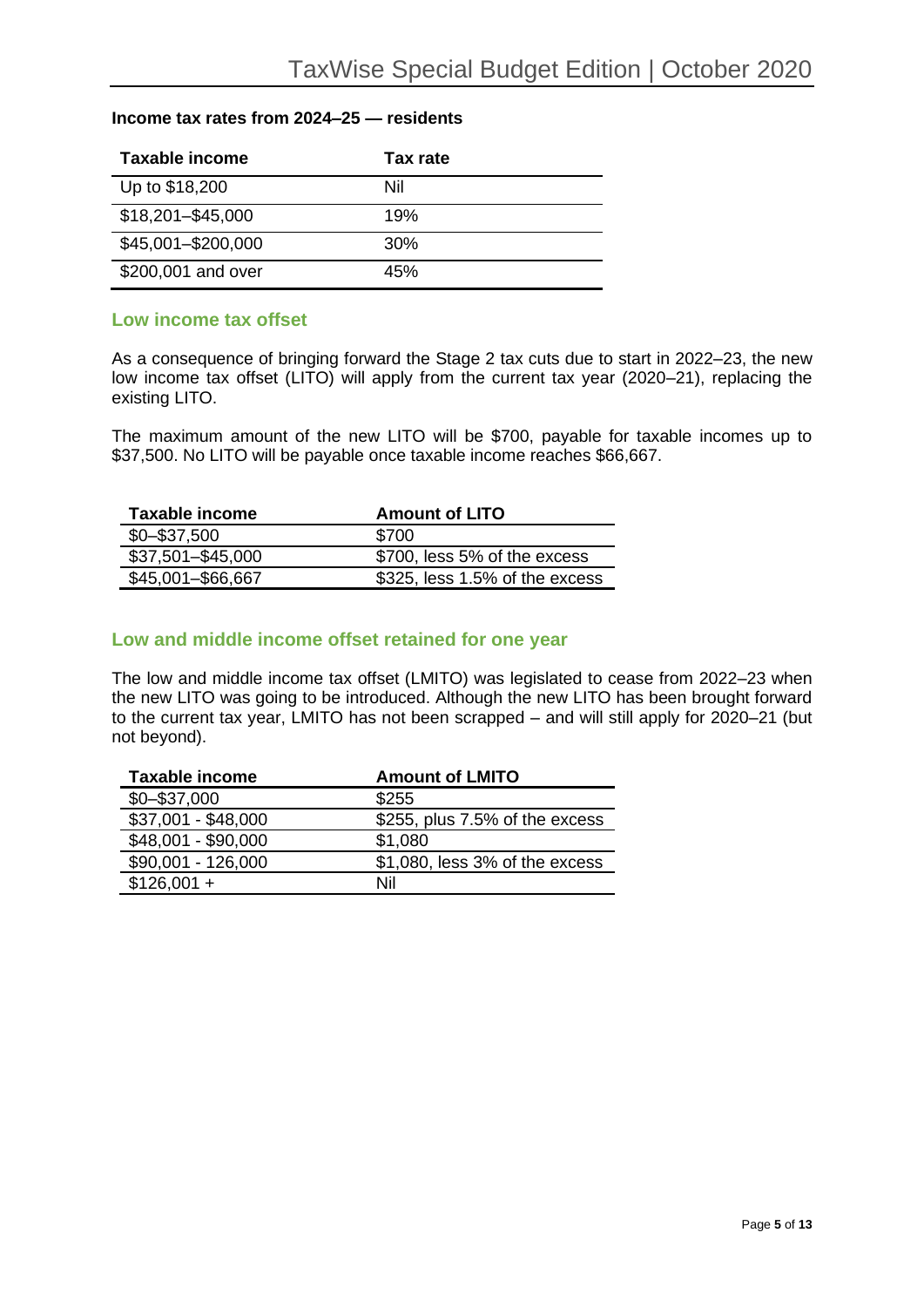|                     | <b>STAGE</b><br>$\overline{2}$<br>1<br><b>STAGE</b><br>From 1 July 2020<br>To 30 June 2018<br>From 1 July 2018<br>(Bill<br>awaits<br><b>Royal</b><br>(Legislated)<br><b>Assent)</b> |                     | <b>STAGE</b><br>3<br>From 1 July 2024<br>(Legislated) |                     |          |                     |          |
|---------------------|-------------------------------------------------------------------------------------------------------------------------------------------------------------------------------------|---------------------|-------------------------------------------------------|---------------------|----------|---------------------|----------|
| Income<br>threshold | Tax rate                                                                                                                                                                            | Income<br>threshold | Tax rate                                              | Income<br>threshold | Tax rate | Income<br>threshold | Tax rate |
| \$18,200            | 19%                                                                                                                                                                                 | \$18,200            | 19%                                                   | \$18,200            | 19%      | \$18,200            | 19%      |
| \$37,000            | 32.5%                                                                                                                                                                               | \$37,000            | 32.5%                                                 | \$45,000            | 32.5%    | \$45,000            | 30%      |
| \$87,000            | 37%                                                                                                                                                                                 | \$90,000            | 37%                                                   | \$120,000           | 37%      | \$200,000           | 45%      |
| \$180,000           | 45%                                                                                                                                                                                 | \$180,000           | 45%                                                   | \$180,000           | 45%      |                     |          |

#### **Summary of individual income tax rates — residents**

### **Stimulus payments**

The Government will provide two separate \$250 economic support payments to eligible recipients of the following payments:

- Age Pension;
- Disability Support Pension;
- Carer Payment;
- **Family Tax Benefit, including Double Orphan Pension (not in receipt of a primary income** support payment); and
- Carer Allowance (not in receipt of a primary income support payment).

Pensioner Concession Card (PCC) holders (not in receipt of a primary income support payment), Commonwealth Seniors Health Card holders and eligible Veterans' Affairs payment recipients and concession card holders will also receive the payments.

The first payment will be made from November 2020 and the second from early 2021.

The \$250 cash payments are tax exempt and will not count as income support for social security purposes.

### **CGT exemption for granny flats**

The Government will put in place a "targeted" CGT exemption for "granny flat" arrangements.

CGT will not apply to the creation, variation or termination of arrangements that provide accommodation for "older Australians or people with disabilities".

The exemption will only apply to agreements that are entered into because of "family relationships or other personal ties" and will not apply to commercial rental arrangements.

The measure is proposed to commence from 1 July 2021.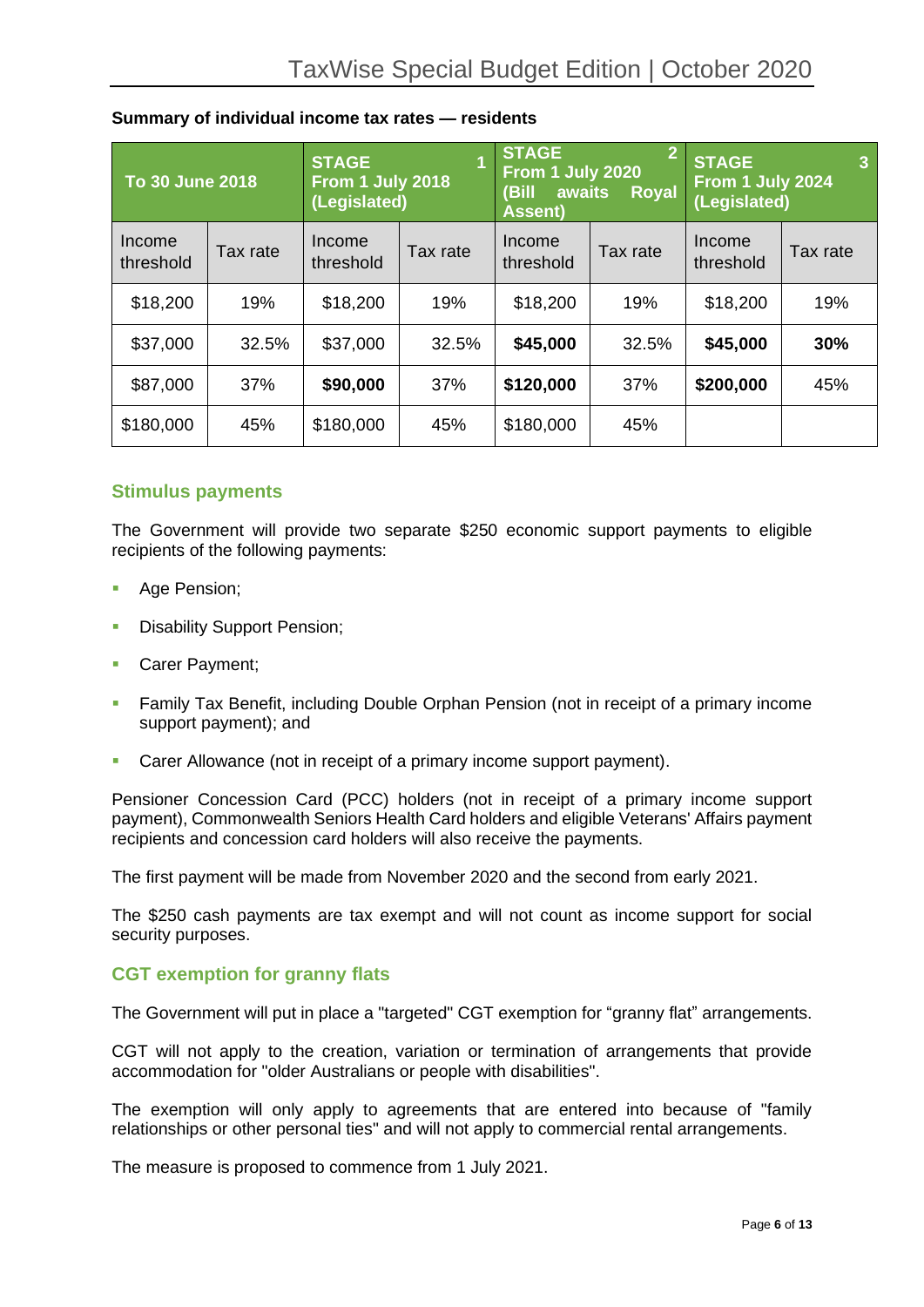## **Paid Parental Leave (PPL)**

The PPL work test period will be temporarily extended in response to the COVID-19 pandemic.

Under normal circumstances, parents must have worked 10 of the 13 months prior to the birth or adoption of their child to qualify for PPL (and for Dad and Partner Pay). The work test period is to be temporarily extended to 10 out of 20 months for births and adoptions that occur between 22 March 2020 and 31 March 2021.



## **Tax concessions for medium businesses**

A number of small business tax concessions will be extended to medium businesses, i.e. businesses whose annual aggregated turnover is \$10 million or more but less than \$50 million.

- **From 1 July 2020, eligible businesses will be able to immediately deduct certain start-up** expenses and certain prepaid expenditure.
- From 1 April 2021, eligible businesses will be exempt from FBT on car parking and multiple work-related portable electronic devices, such as phones or laptops, provided to employees.
- From 1 July 2021, eligible businesses will be able to access the simplified trading stock rules, remit pay as you go (PAYG) instalments based on GDP adjusted notional tax, and settle excise duty and excise-equivalent customs duty monthly on eligible goods.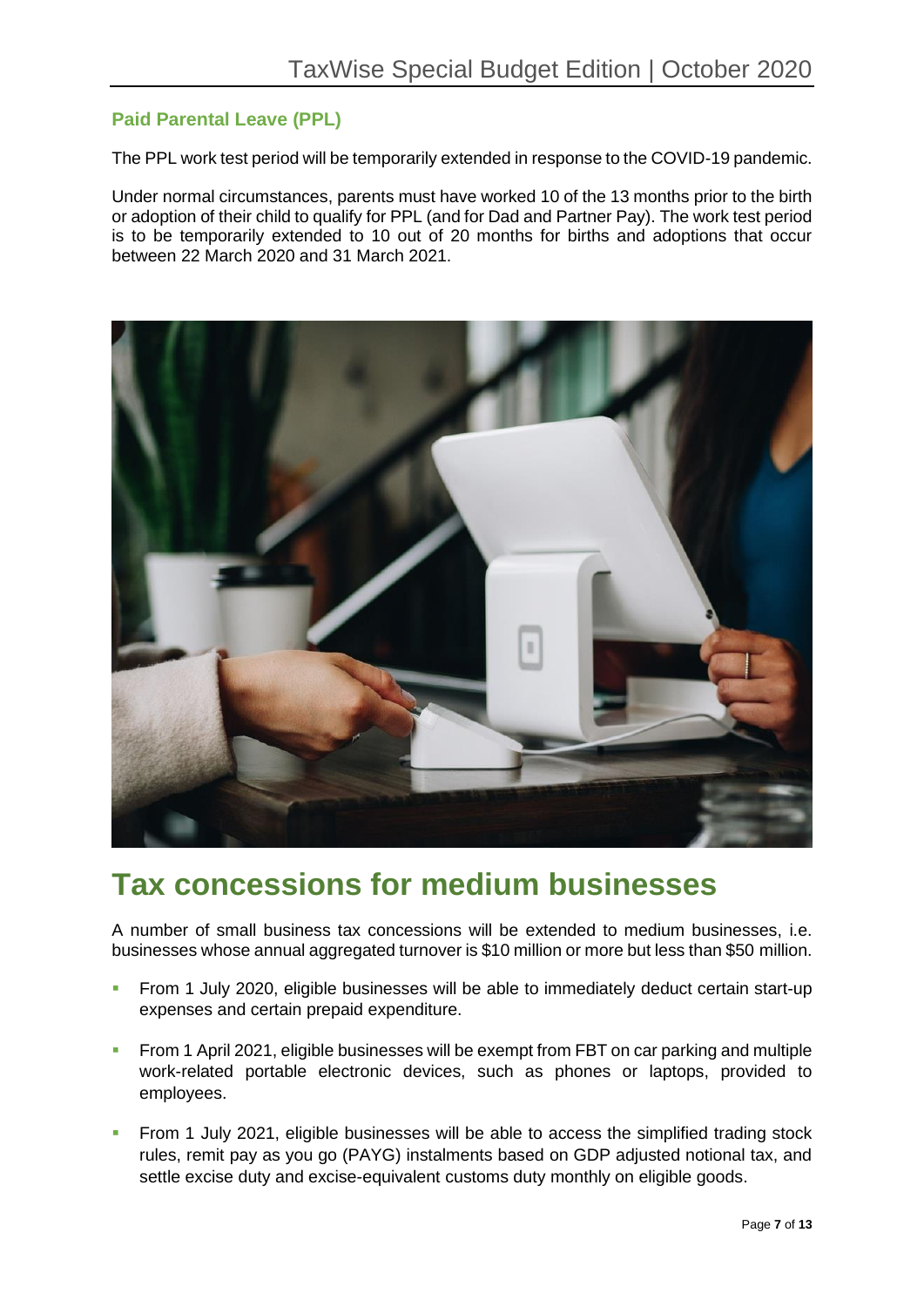- From 1 July 2021, eligible businesses will have a two-year (instead of the current four-year) amendment period apply to income tax assessments for income years.
- From 1 July 2021, the ATO's power to create a simplified accounting method determination for GST purposes will be expanded to apply to businesses below the \$50 million aggregated annual turnover threshold.

These measures were first announced on 2 October.

## **Small business tax rates going forward**

- 2020–21: For unincorporated businesses, the small business income tax offset discount rate will be 13% and 16% from 2021–22. The discount rate was 8% in 2019–20.
- 2021–22: For base rate entities (i.e. companies with an aggregated turnover of less than \$50 million and base rate entity passive income that is no more than 80% of the company's assessable income), a tax rate of 25% will apply. The tax rate for base rate entities is 26% for 2020–21 and was 27.5% in 2019–20.



# **Other Budget business measures**

There are a number of measures in the Budget that impact nearly all businesses.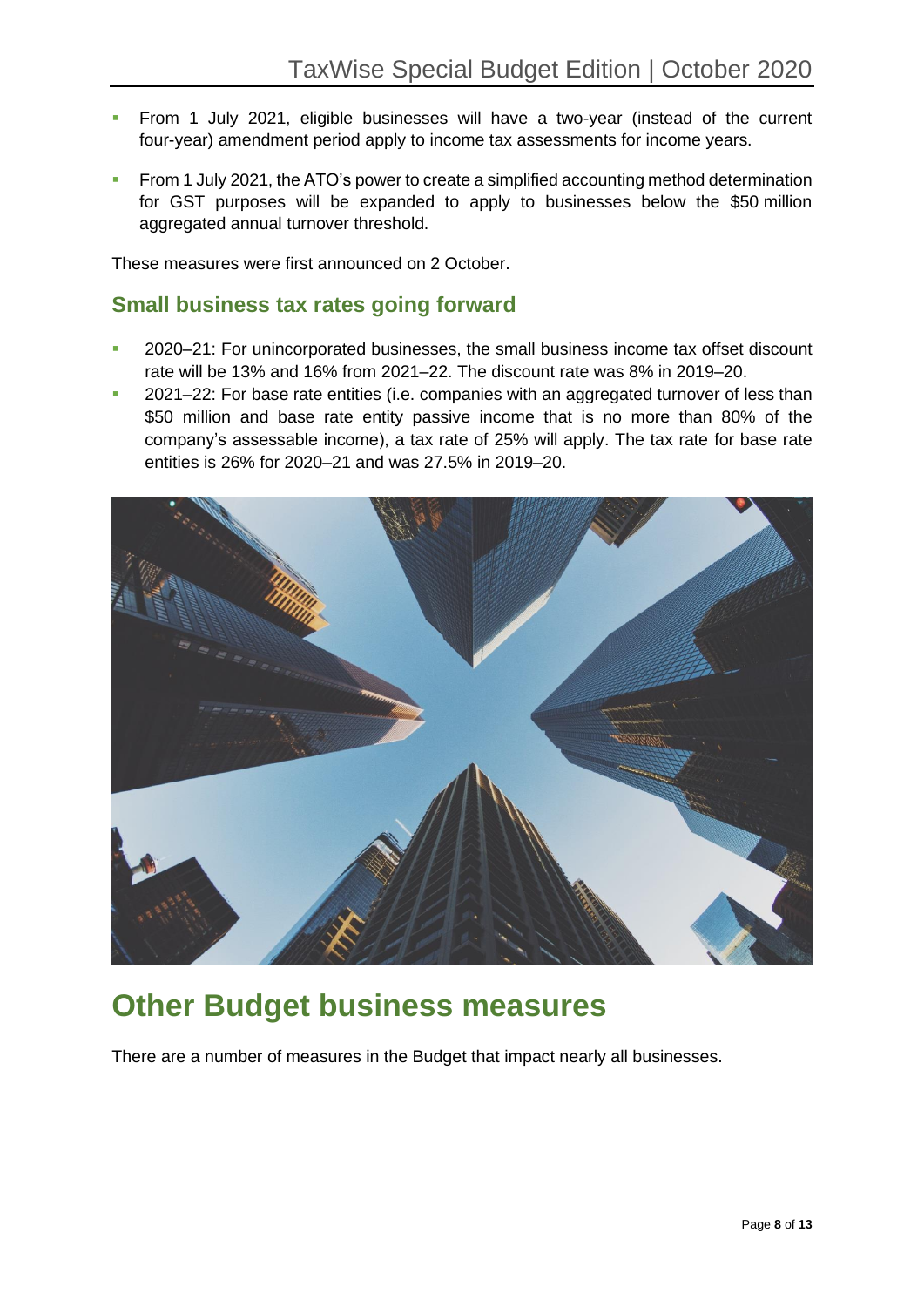### **Capital assets – full cost deductible**

Businesses with aggregated annual turnover of less than \$5 billion will be able to deduct the full cost of eligible capital assets acquired from 7:30pm (AEDT) on 6 October 2020 (i.e. Budget night) and first used or installed by 30 June 2022 (but not if acquired under a pre-Budget night commitment).

Full expensing in the year of first use will apply to new depreciable assets and the cost of improvements to existing eligible assets. For small and medium sized businesses (i.e. those with aggregated annual turnover of less than \$50 million), full expensing will also be available for second hand assets.

Businesses with aggregated annual turnover between of \$50 million or more and less than \$500 million can still deduct the full cost of eligible second hand assets costing less than \$150,000 that are purchased by 31 December 2020 under the enhanced instant asset write-off (IAWO). Businesses that hold assets eligible for the enhanced \$150,000 IAWO will have an extra six months, until 30 June 2021, to first use or install those assets.

Small businesses (aggregated annual turnover less than \$10 million) are required to deduct the balance of their general small business pool at the end of the income year while full expensing applies. The "lock-out" rule which prevents small businesses from re-entering the simplified depreciation regime for five years if they opt-out will continue to be suspended.

### **Temporary loss carry back**

A temporary loss carry back has returned (remember the loss carry back that applied in 2013?).

Corporate tax entities with an aggregated turnover of less than \$5 billion will be able to carry back a tax loss for the 2019–20, 2020–21 or 2021–22 income year and apply it against tax paid in a previous income year as far back as 2018–19, to produce a refundable tax offset. Alternatively, a corporate tax entity can still carry the loss forward (using the existing loss carry forward rules).

The amount of the refundable tax offset will be based on the entity's tax rate in the loss year. However, the amount cannot exceed:

- the amount of earlier tax paid by the entity; and
- the entity's franking account balance at the end of the income year for which the refundable tax offset is claimed.

Any loss carried back must be first reduced by any net exempt income the entity has for the year the loss is carried back to.

There will be an integrity rule consistent with the integrity rule that applied under the previous loss carry back rules. The integrity rule will deny a company a loss carry back tax offset it would otherwise be entitled to if there has been a change in the control of the entity (based on shareholder voting power) and, considering all of the relevant circumstances, one or more of the parties entered into a scheme for a purpose (whether or not a dominant purpose but not including an incidental purpose) to obtain the tax offset.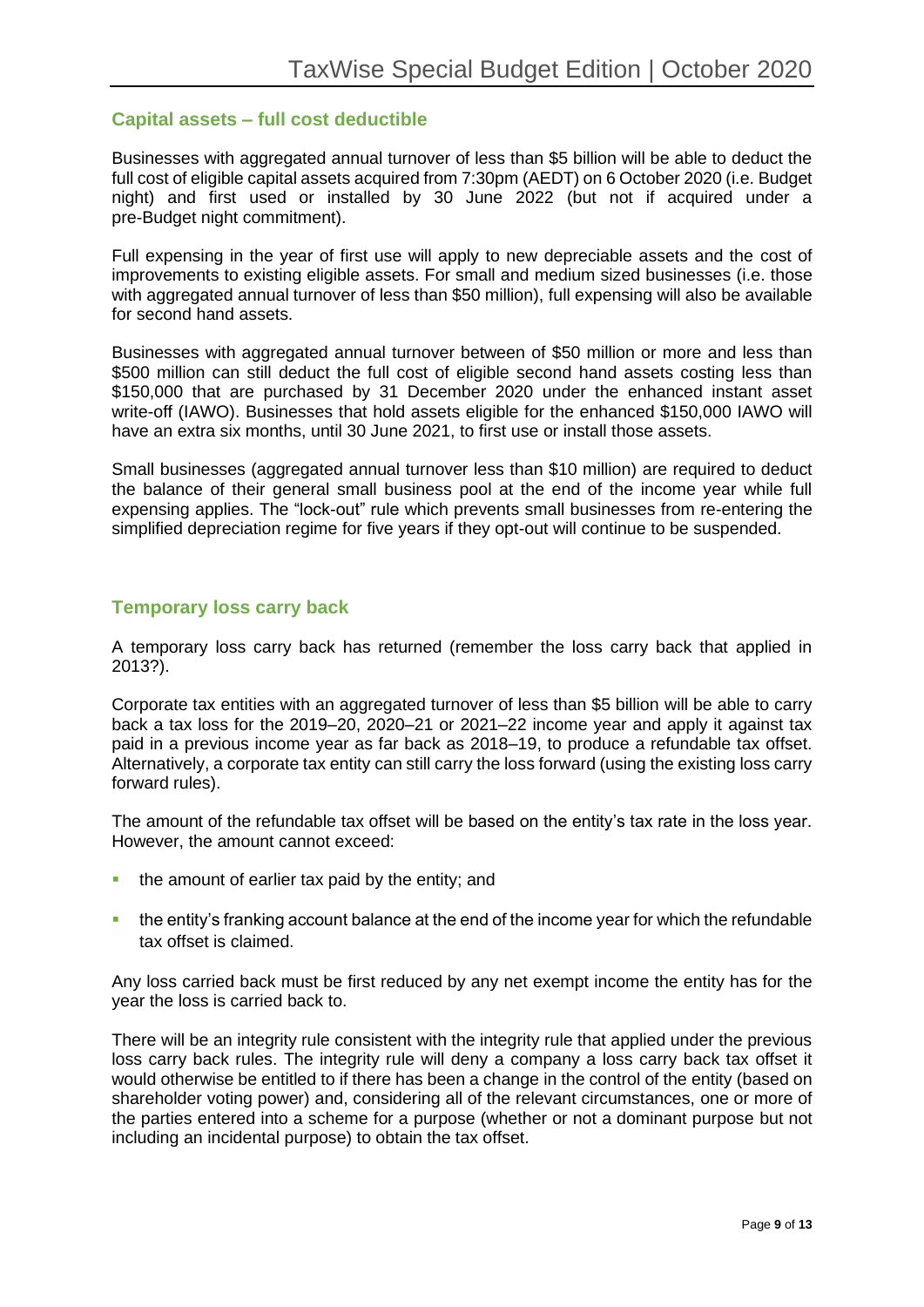### **Job creation incentives**

Two measures to encourage hiring are:

- a 50% wage subsidy for any Australian business which take on a new Australian apprentice from 5 October 2020 to 30 September 2021 (capped at \$7,000 per quarter for each apprentice);
- a credit (the new JobMaker Hiring Credit) for each additional new job created before 7 October 2021. The credit will be \$200 per week for employees aged 16 to 29 and \$100 per week for employees aged 30 to 35 (up to 52 weeks maximum). The new employee must work for a minimum of 20 hours per week and have been out of work for a certain period prior to being hired.

### **R&D changes**

The Government will make further enhancements to the R&D changes that are presently before Parliament.

For companies with an aggregated annual turnover of less than \$20 million, the refundable R&D tax offset is being set at 18.5 percentage points above the claimant's company tax rate, and the \$4 million cap on annual cash refunds will not proceed.

For companies with an aggregated annual turnover of \$20 million or more, the number of intensity tiers will be reduced from three to two. The marginal R&D premium will be the claimant's company tax rate plus:

- 8.5 percentage points above the claimant's company tax rate for R&D expenditure between 0% and 2% R&D intensity;
- 16.5 percentage points above the claimant's company tax rate for R&D expenditure above 2% R&D intensity.

## **FBT exemption for training**

Employer-provided retraining and reskilling benefits provided to redundant, or soon to be redundant, employees where the benefits are not related to their current employment will be exempt from FBT. This will apply from 2 October 2020 (when the measure was first announced).

The exemption will not extend to retraining acquired by way of a salary packaging arrangement or training provided through Commonwealth supported places at universities.

The Government will also consult on allowing an individual to deduct education and training expenses they incur themselves where the expense is not related to their current employment.

### **FBT record-keeping**

To reduce the FBT compliance burden, the Government will provide the ATO with the power to allow employers to rely on existing corporate records, rather than employee declarations and other prescribed records, to finalise their FBT returns.

This measure will apply from the start of the first FBT year (1 April) after the date on which the enabling legislation receives Royal Assent.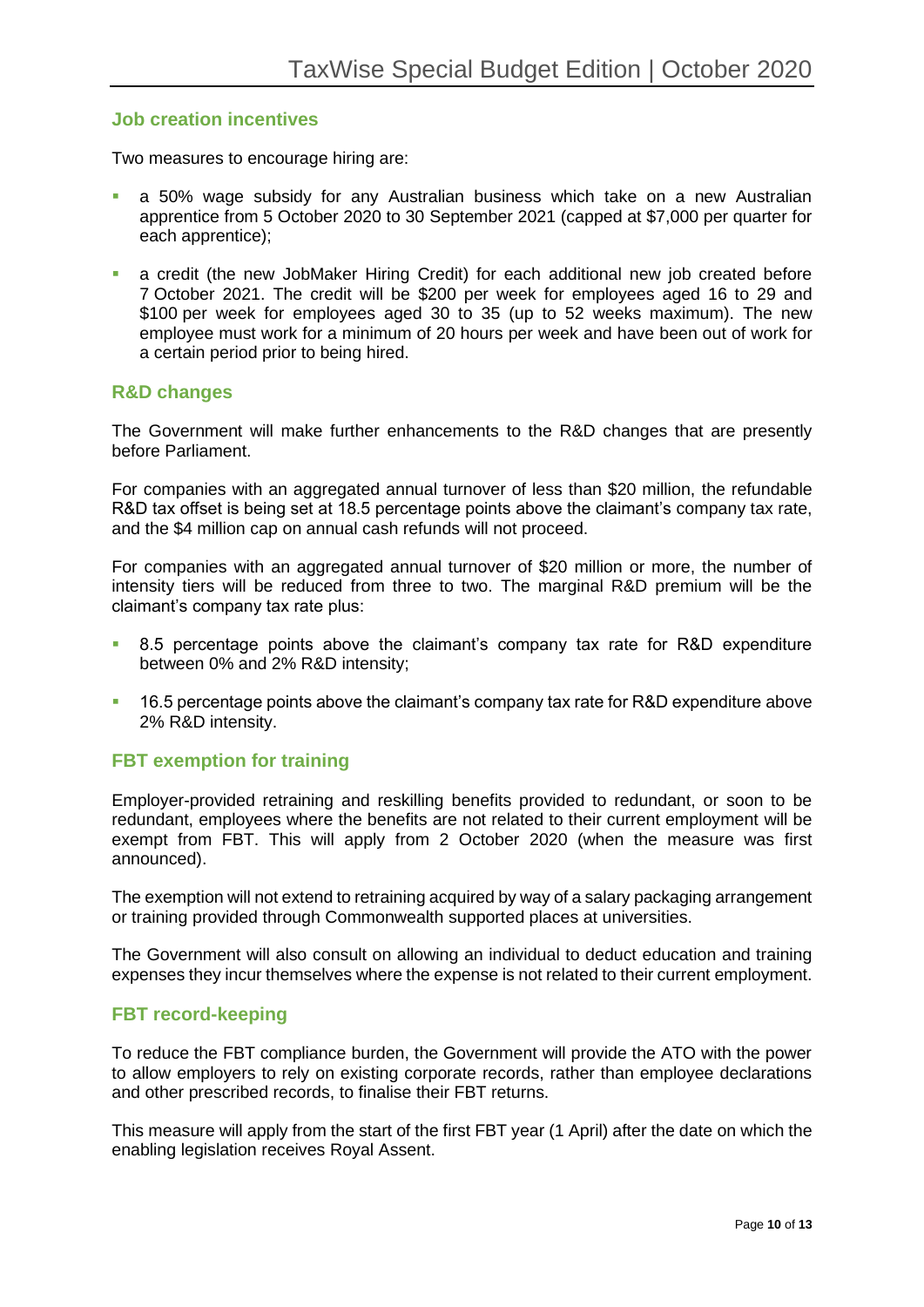## **COVID-19 support grants NANE income**

The Victorian Government's business support grants for small and medium business will be non-assessable, non-exempt (NANE) income for tax purposes (if made between 13 September 2020 and 30 June 2021).

Similar grants made by other States and Territories will also be NANE income if the Federal Government agrees.

### **Corporate residency test - clarification**

The law will be amended so that a company incorporated offshore will be treated as an Australian tax resident if it has a "significant economic connection to Australia".

The change takes effect from the first 1 July following the date of Royal Assent of enabling legislation, but taxpayers will have the option of applying the new law from 15 March 2017.

#### *Note!*

Talk to your tax adviser about any questions that arise or the impact of the Budget measures on you or your business.

### **JobKeeper – reminder**

As reported in the September edition of *TaxWise*, the Government has extended the JobKeeper scheme until 28 March 2021 and expanded so more employees are eligible. However, the payment rates have been reduced.

| <b>Period</b>             | Higher rate per fortnight   Lower rate per fortnight |       |
|---------------------------|------------------------------------------------------|-------|
| 28 Sep 2020 to 3 Jan 2021 | \$1,200                                              | \$750 |
| 4 Jan 2021 to 28 Mar 2021 | \$1,000                                              | \$650 |

The higher rate applies to:

- eligible employees whose total hours of work in the 'reference period' was 80 hours or more — the 'reference period' is the 28-day period ending at the end of the employee's most recent pay cycle before 1 March 2020 or 1 July 2020 (the employer may use either period); and
- eligible business participants (including sole traders) who were actively engaged in the business for 80 hours or more in the 'reference period' — for eligible business participants, the reference period is February 2020.

The lower rate will apply to all other eligible employees/business participants.